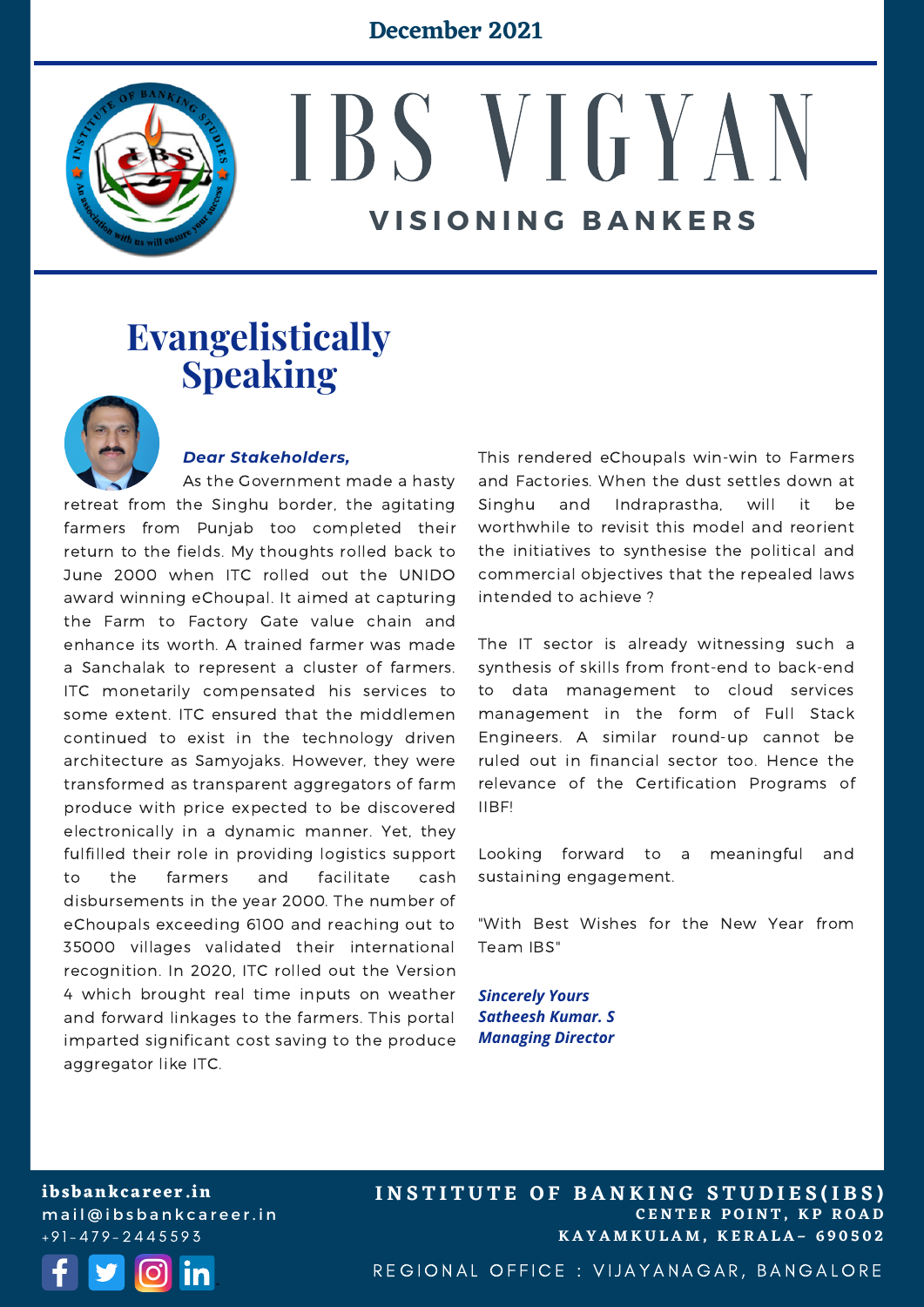

**ibsbankcareer.in** mail@ibsbankcareer.in  $+91 - 479 - 2445593$ 



# **CURATED CUBE**

"Vasudhaiva Kutumbakam" envisages universal well-being. Beginning from the crumbling of the Berlin wall to the disintegration of USSR and beyond, world has witnessed opposing forces at work in integration and disintegration. The General Agreement on Tariffs and Trade (GATT) gave way to World Trade Organization (WTO) from 1st January 1995 which encompassed close to 90% of global trade in a unified tariff regime. Slowly, we are witnessing country specific sanctions, bilateral trade settlement plans as discussed between Russia and China or Russia and India that attempt to reverse the one-family approach.

Derivatives derive their price from the value of an underlying. If the underlying chooses to be unobtrusive perennially, are we inviting disasters or enabling dark web trades to be legalized? The anxiety is over the speculation being built on cryptos, which do not fall into a currency nor an asset. Hence the blind spot between RBI and SEBI in assuming a Regulator's role. Block Chain might be the enabling technology to mine crypto coins, but their fungibility with fiat currency remains a moot question. RBI has moved ahead with outlining its plans of a regulated Digital Currency while the over borrowed El Salvador prefers to finance its needs by legalizing Bitcoins!

In contrast to the apathy in stepping up regulatory rigour on cryptos, RBI has moved in with Prompt Corrective Action (PCA) framework for NBFCs. This is a welcome move, seen coordinated with RBIs ambitious aspirations on financial inclusion which it is driving through co-lending norms between NBFCs and Banks, when the co-mingling of risk is a likely fallout.

The copy book responses from Central Bankers in US and England to combat roiling inflation by raising interest rates has been on expected lines. Bank of Japan has also announced its deceleration in bond buyback programs. Yet they seem to be living more in hope than policy effect in taming inflation. The expansionary effect of unbridled Quantitative Easing and resultant growth in Central Banks' Balance Sheets is now manifesting in elevated price levels without matching growth in GVA. The behaviour of Indian Bond Markets till March 2022 will significantly impact the bottom lines of Banks from the market risk charge dimension. Government's inability to come anywhere close to the budgeted disinvestment program during this fiscal will add pressure to the markets. The next year's Budget is just a month away

*Cube gives a third dimension in geometry. Curated Cube endeavors to conflate events in the market over the past month.*

**I N S T I T U T E O F B A N K I N G S T U D I E S (I B S )**

**JAIIB/CAIIB Online Coaching** - *This is the sure shot key that opens up the path for an accelerated career progression. A pass in [JAIIB/CAIIB](https://ibsbankcareer.in/course/) with 90+ marks will ensure that you are handpicked for key assignments with in the country as well as overseas.*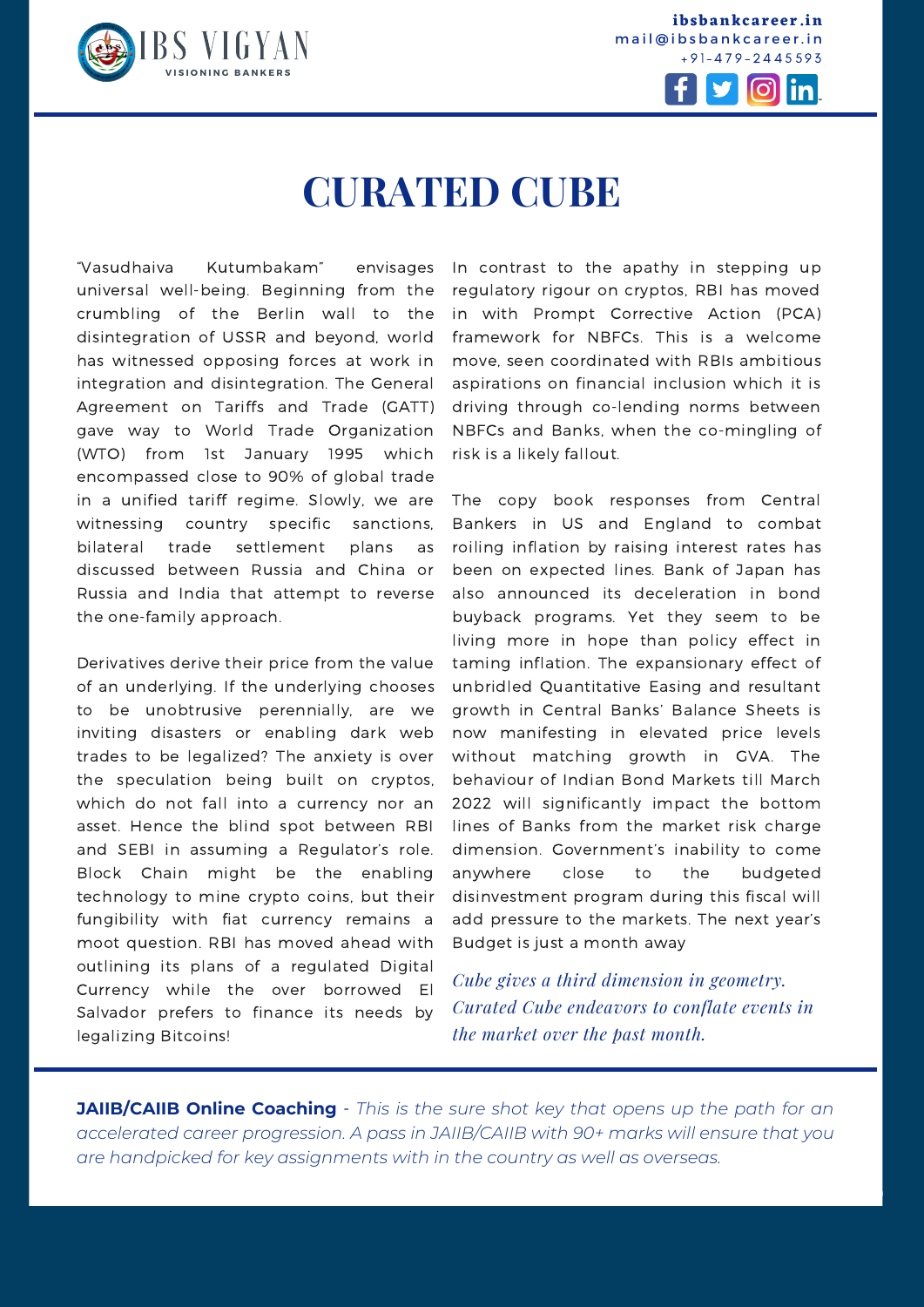

**ibsbankcareer.in** mail@ibsbankcareer.in + 9 1 - 4 7 9 - 2 4 4 5 5 9 3



# **FOURTH PILLAR**

- **Reversal to Pre-Covid levels for MSF**: Banks will be able to dip into the Statutory Liquidity Ratio (SLR) up to **two** percent of NDTL instead of **three** percent for overnight borrowing under the MSF with effect from January 1, 2022.
- **Introduction of Legal Entity Identifier for Cross-border Transactions**: LEI has been introduced by the Reserve Bank in a phased manner for participants in the over the counter (OTC) derivative, nonderivative markets, large corporate borrowers and large value transactions in centralised payment systems. In order to further harness the benefits of LEI, it has been decided that AD Category I banks, with effect from October 1, 2022, shall obtain the LEI number from the resident entities (non-individuals) undertaking capital or current account transactions of ₹50 crore and above (per transaction) under FEMA, 1999.
- **Co-acceptance of bills**: While sanctioning co-acceptance limits to their customers, the need should be ascertained, and such limits should be extended only to those customers who enjoy other limits with the bank. Only genuine trade bills should be coaccepted, and the banks should ensure that the goods covered by bills coaccepted are actually received in the stock accounts of the borrowers.

**Norms for unsecured advances & guarantees** : Banks' Boards have been given the freedom to fix their own policies on their unsecured exposures. "Unsecured exposure" is defined as an exposure where the realizable value of the security, as assessed by the bank/ approved valuers / Reserve Bank's inspecting officers, is not more than 10 percent, ab-initio, of the outstanding exposure. 'Security' will mean tangible security/ properly charged to the bank and will not include intangible securities like guarantees (including State government guarantees), letter of comfort, etc.

*Fourth Pillar strives to position beyond the three pillars of Basel and is culled from the Four Estates*

**I N S T I T U T E O F B A N K I N G S T U D I E S (I B S )**

**Bank Promotion Online Coaching -** *IBS brings you the perfect blend of Online Coaching and interactive live sessions through its pantheon of highly experienced faculty who fit well into a multi-cultural environment. The collective experience of our faculties exceeds 1000 years.*